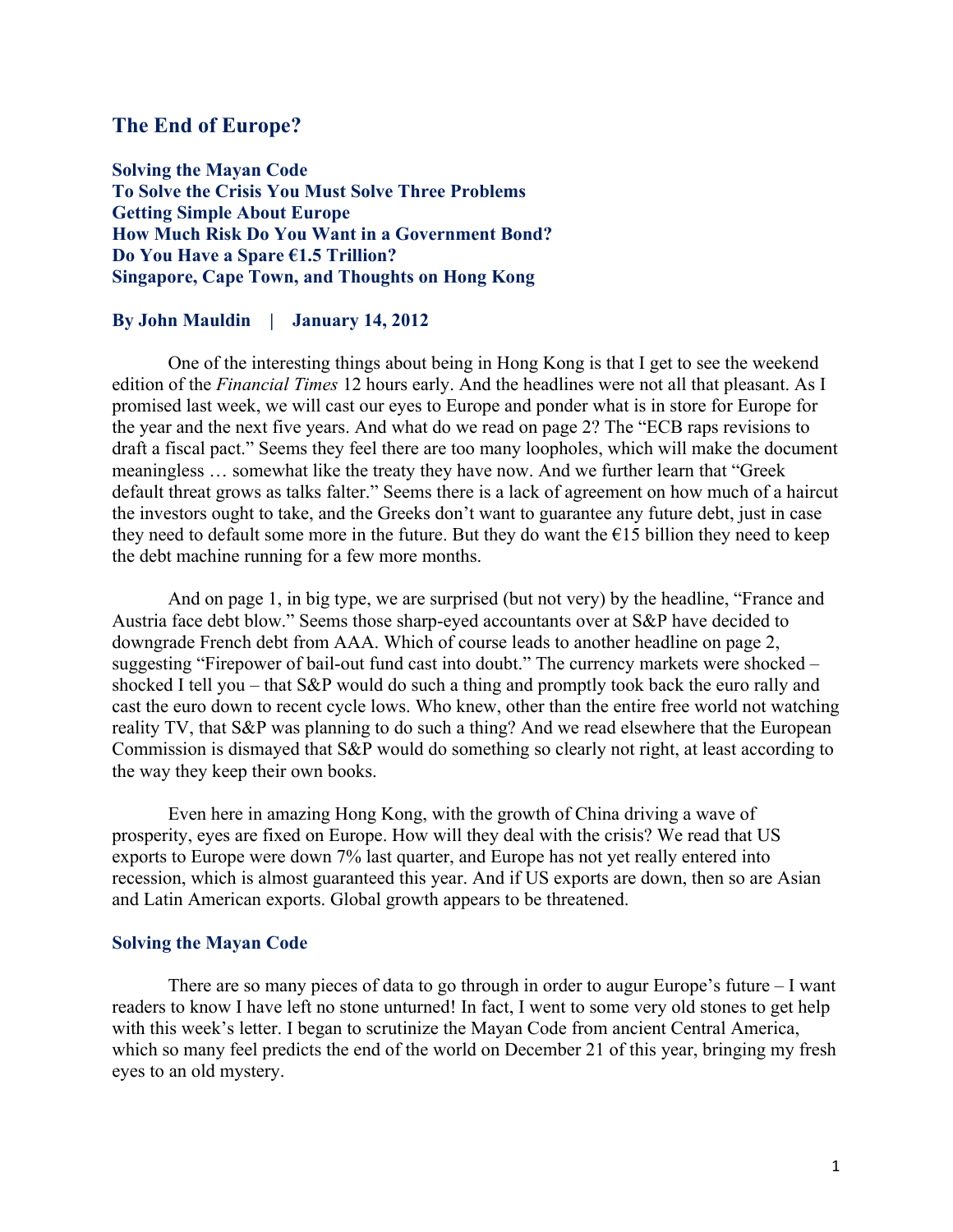After much deliberation, I have come to this astounding insight: The Mayan academics who created the code were not in fact astronomers or even astrologers. No, it is clear they were another breed of even more dubious forecasters, called economists. Once you approach the glyphs with that understanding, it becomes clear they are not predicting the end of the world, merely the end of Europe. One symbol clearly shows the Greek flag dipping to the ground. Another depicts the Italian flag with its wheels coming off. Oh, and you don't even want to know what they have prognosticated for the French. This is a family e-letter and I can't squeeze such language past the censors. But now that I have provided the basic insight, I leave it to you, fellow scholars, to decipher the rest of code.

And we will spend our time together here this week trying to discern what it means, in fact, for Europe to come to the place in its journey where it must make extremely difficult and often painful choices. As I wrote last week, as I started this voyage of discovery with you, the choices the various countries in the developed world are now making will put us on a path that does not allow us to turn back without severe consequences. (If you missed last week's letter, here it is.) We are left with debt that must be dealt with, with imbalances that must be balanced, and with deficits that must be brought under control. No matter what we choose, there will be pain for all of us. You cannot make debt go away without paying it back or defaulting, one way or the other, which means someone loses. And as we will see, paying it back can be very difficult, indeed, once it has grown this large.

## **To Solve the Crisis You Must Solve Three Problems**

There are three main problems in Europe. The first is that most of the banks are massively insolvent, because they have 30 times their capital invested in the second problem, which is the sovereign debt of countries that are going to have trouble paying that debt. If the banks have to mark down the debt to what its real value is – or to what it will soon be – they will be bankrupt on a scale that makes 2008 look like a waltz in the park.

Countries simply cannot function in a manner that can be called normal without viable banking systems, which is why the authorities spend so much time worrying about them. If banks can't make loans, then businesses must cut back, which means fewer jobs, products, and services, which quickly becomes an ugly spiral. Losses in the private sector mount up. This obliges the treasury secretary to get on one knee and beg some elected official who has no understanding of how business and economics work to save the world as he knows it.

But if countries must step in and save their banks, then they have to assume some of the losses. (I am assuming that this time shareholders get completely wiped out, as do most bondholders. Taxpayers – read voters –are actually paying attention this time. They are in no mood to bail out bankers.) But most of the countries in Europe with the worst banks simply do not have the money to invest. They already have too much debt. Where do they get the capital? (More on that later.)

For most of the past two years, European leaders have tried to deal with the problems as though they were short-term liquidity problems: "If we just find the money to buy some more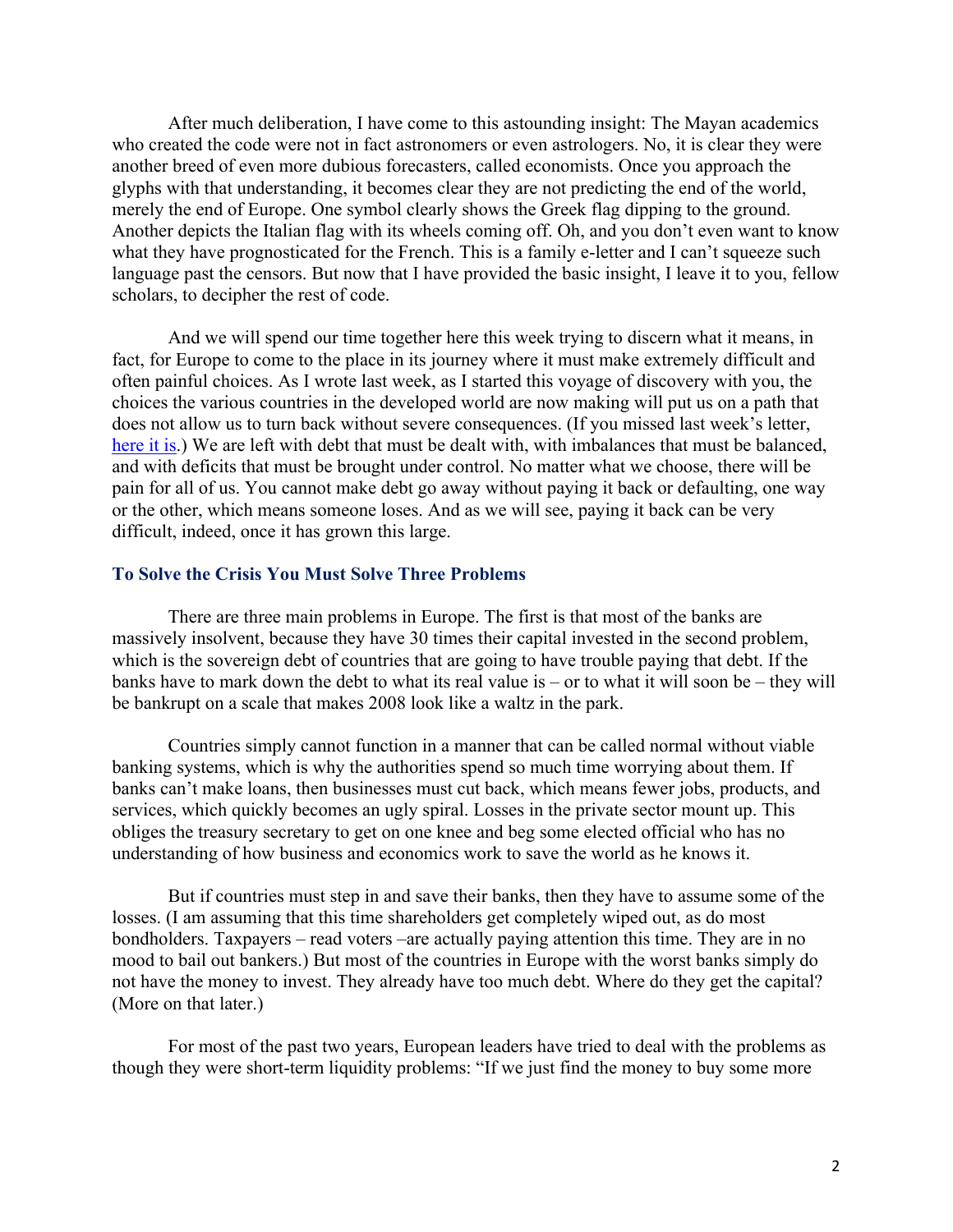Greek bonds, then Greece can figure out how to solve its problems and then pay us back. Given enough time, the problem can get solved."

They have now arrived at the understanding that it this not a short-term problem. Rather, it's a solvency problem of the various governments, which of course creates a solvency problem for their banks. They are now addressing the problem of solvency and providing capital until such time as certain countries can get their budgets under control and the bond market sees fit to provide the capital they need.

But they are completely ignoring the third and largest problem, and that is massive trade imbalances. Germany exports products to the peripheral European countries, which run trade deficits. As I have shown in several letters, a country cannot reduce private-sector leverage, reduce public-sector leverage and deficits (balance its budget), and run a trade deficit all at the same time. That is simple, unavoidable math, based on 400 years of accounting understanding. Ultimately, there must be a trade surplus if leverage and debt are to be reduced.

Greece runs a trade deficit of about 10% of GDP. Until they can stop that bleeding, they cannot get their government and private budgets under control. It is not simply a matter of cutting budgets or raising taxes. Indeed, their economy will continue to shrink, making it more difficult buy foreign goods without increasing their own production of goods and services. It is a vicious spiral. And that same spiral will spin up to take in all of Europe. Again, more on that later, as we consider what their choices are.

But for now, let's start with my contention that if you do not solve all three problems you do not solve the real problem. Greece cannot "stand on its own" without a change in its cost of production relative to Northern Europe. Neither can Portugal, et al., unless Germany either changes how it exports and consumes more, or Germany is willing to fund Greek (and Portuguese and Italian and…) debt, so those countries can continue to run large deficits.

Let's resort to something I have done in the past, and that is to create a simple model to help us understand the issues involved. As always, when we make simple assumptions we are ignoring the real complexities. I know things are vastly more complicated than the following simple analogies, but the underlying truths are basically the same.

#### **Getting Simple About Europe**

Let's assume a country that has a gross domestic product (GDP) of \$1,000. In the beginning it taxes its citizens about 25% of GDP and spends the money for the public's benefit. But alas, it spends about 30% of GDP, so it must borrow the overage (about \$50) from its citizens or from the citizens of other countries. Because the country starts out with relatively little debt, interest rates on this loan are low, because those who buy the debt can easily see that the the country can pay them back. If the debt of the country is only 5% of GDP (\$50) and the interest rate is 4%, then the amount that must be paid as interest is only about \$2 per year. Not a whole lot, about 0.2% of GDP.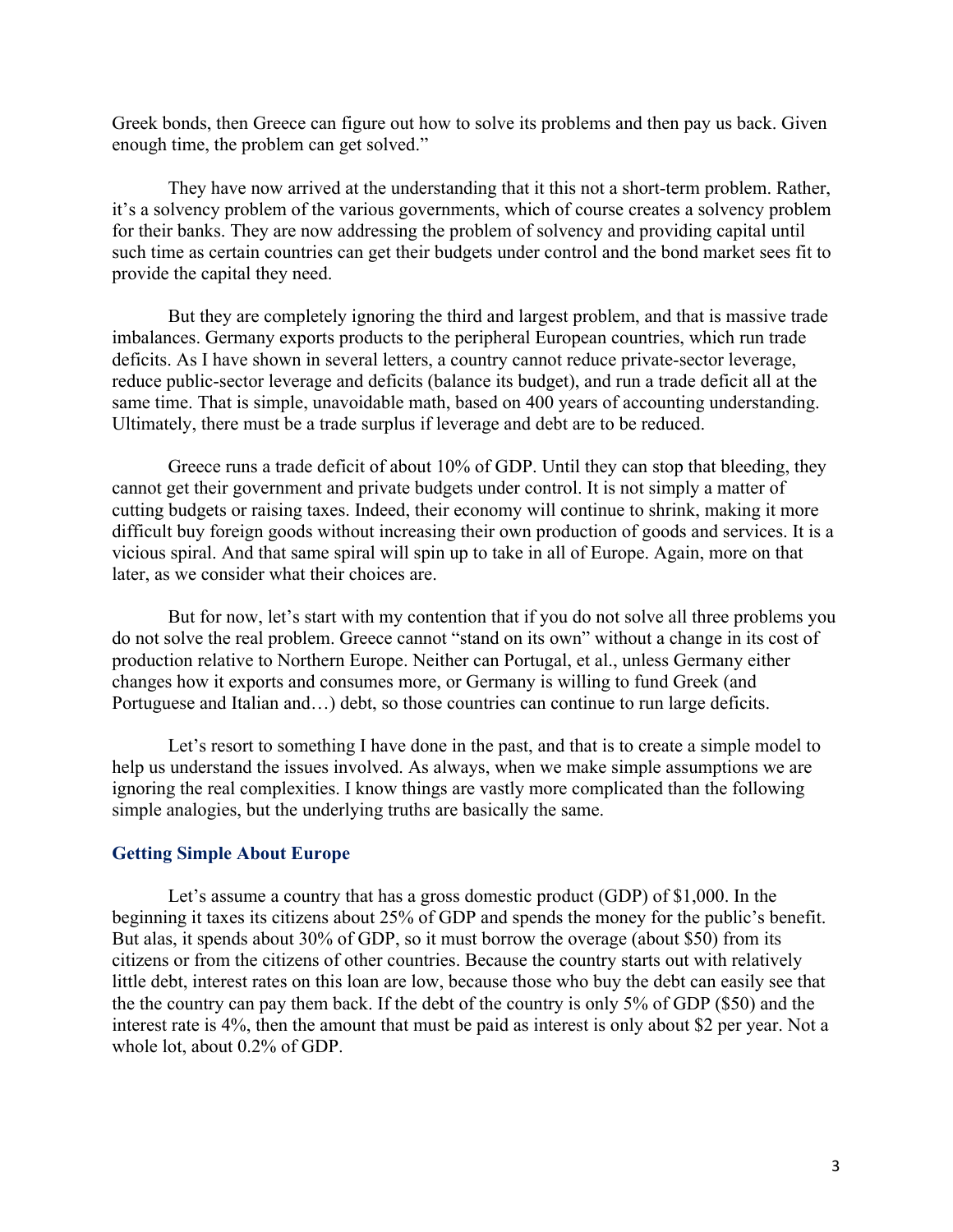But this goes on year after year. Sometimes the deficits get smaller and sometimes they get larger, depending on the economy; but government expenditures grow at the same rate as the country grows, and the debt keeps growing at an average of 5% of GDP per year. Now, if the country is growing at 3% a year, after 24 years the economy will have doubled to \$2,000 GDP. That means the debt has grown (roughly) to a total of \$1,800, which is now a debt-to-GDP ratio of 90%. Debt has grown faster than the country's economy. Note that if the country had held its budget down to where it grew slower than GDP, thus reducing its need for debt, that ratio would be lower, even if the debt had grown. You can indeed grow your way out of a debt problem if the growth of government spending is less than the growth of the economy.

But what if the size of government grows to about 50% of GDP, rather than 25% or 30%, over the 24 years, as politicians decide to spend more money and voters decide they want more benefits? (Think France.) Then the private sector must pay about 50% of its production to the state – plus, the debt is now growing unwieldly. The private sector has less to invest in new businesses and tools, and the growth of the economy slows.

And then along comes a very nasty recession. The revenues of the government fall as the economy shrinks. If the economy shrinks by 3% and total taxes are 50%, then tax revenue falls to \$970. But the government does not cut back; and indeed, because it must pay unemployment benefits and welfare (because unemployment rises in a recession), its expenses actually rise by 5%! So it now needs \$1,050 to pay all its budgeted expenses. And it must now borrow \$80 to pay everyone it has promised to pay, in addition to the \$100 it was already borrowing every year to cover its deficit, or a total of \$180 a year, which is 9% of GDP.

(Yes, I know that debt must change as a percentage over time and nothing is stagnant, but work with me here.)

Now debt-to-GDP is rising by about 5% a year. Not a large number in the grand scheme of things, and everyone knows that the recession will soon be over and the deficits will come down. Sovereign governments never default on their debts – our government leaders assure us of that. They can always raise taxes or cut spending, can't they?

And things rock along just fine, and the bond market continues to buy the debt, until one day you look up and the debt is 120% of GDP. Then the bond market gets nervous and says that instead of 4% it wants 7%. Now the interest payments are over 8% of GDP and 16% of government spending, which means the government must either cut back on services or salaries or benefits, or raise taxes, or borrow more money. But cutting spending and raising taxes have consequences. They reduce GDP growth over the following 4-5 quarters as the economy adjusts.

What if that interest rate cost rose to 10%? Then the interest cost to the government would become 20% of its expenses and be rising faster than the country could grow, even in the best of times. And if they continued to borrow at 7% and the country did not grow, those interest expenses would rise at least 7% a year – as long as interest rates didn't go up.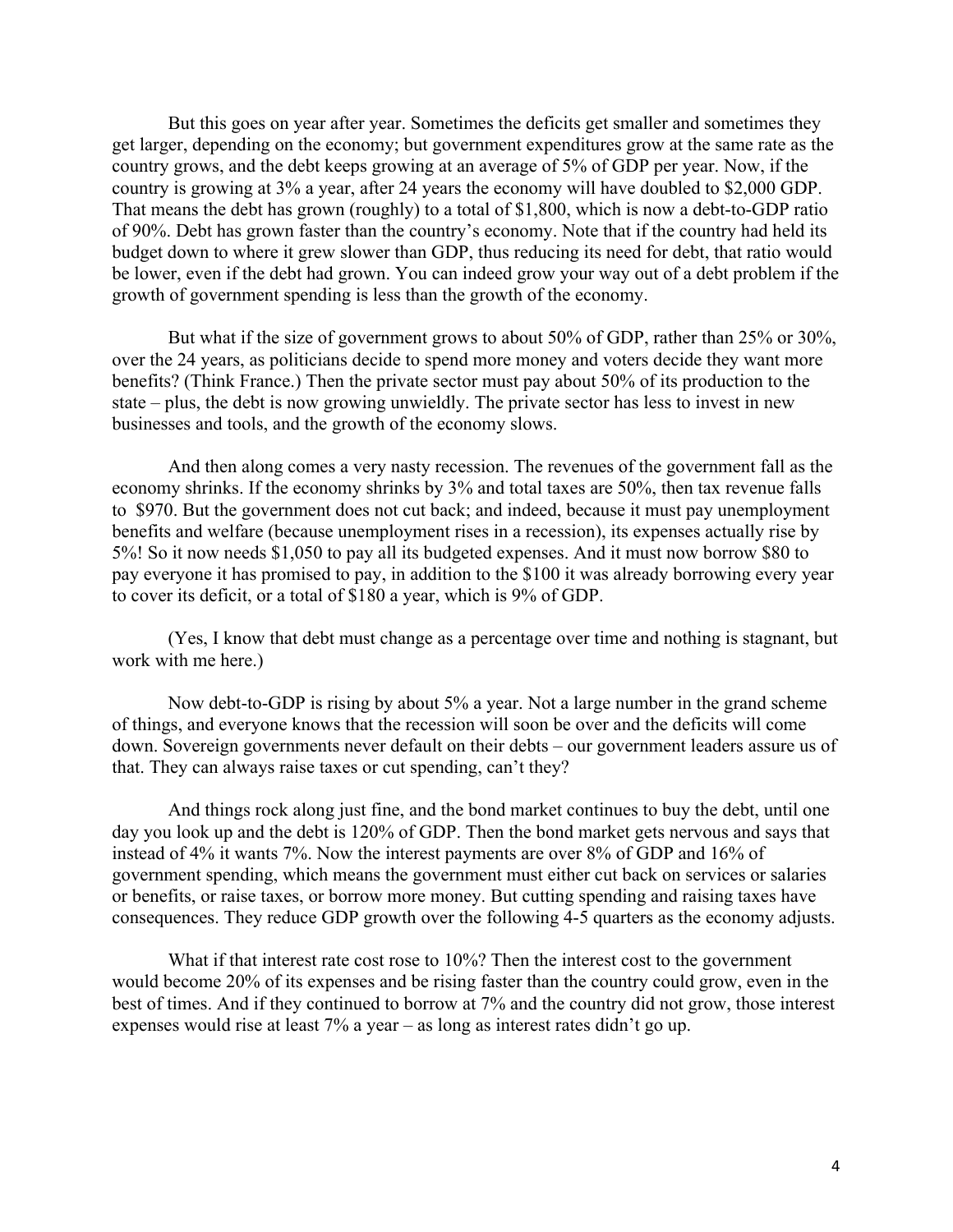And what if the other countries who had been buying the government's debt looked at the basic math and realized that, another step or two down the current path of government spending, there was no way they would be able to get their money back?

#### **How Much Risk Do You Want in a Government Bond?**

Now, government bond investors are a curious breed. They invest in government bonds because they actually think there is not supposed to be any risk. They want their money to be safe. If they wanted risk, there are lots of opportunities to invest with the potential for more reward.

The moment that government bond investors begin to think they might be at risk, they leave. And history suggests they tend to leave seemingly all at once. It is the Bang! moment. Someone fires the starting gun, and they all head for the exits. They start selling their bonds to speculators at discounts, which makes the effective interest rates in the market rise, sometimes by a lot. That means that if a country wants to borrow more money, it will have to pay the effective price in the market, or maybe as much as  $15{\text -}20\%$  IF – a big IF – it can even get someone to buy the bonds, which of course makes it even more difficult to pay their debt as interest costs rise.

Now, let's add a twist. The other countries that have bought those bonds are not actually countries, but banks in other countries. And because the regulators of those banks knew it was impossible – inconceivable – that a sovereign country might default, they allowed their banks to buy 30 times as much sovereign debt as they had capital in their banks. They did not have to reserve against any losses, so these were "free" profits for the banks. You pay 2% on deposits or short term commercial paper and buy bonds paying at 4%. You make a 2% spread, which you then do 30 times. Now you are making 60% profits on your capital and deposits. It is a *very* nice business – as long as everyone pays the interest. And because it is such a good business, you just roll over the debt every time the bond comes due, because you want more easy profits.

Let's say that banks bought up to 10% of their total government sovereign-debt holdings in our problem country. If the country gets into trouble and says, we will only pay 50% of our debt (we will discuss why below), then that means the banks lose 5% of their total assets. But they only have about 3% capital, because they were allowed to leverage. That means they are functionally bankrupt.

Without a functioning banking system, other countries now have to step in and take the losses (and perhaps wipe out the shareholders and owners of their banks). That would be bad for the other countries, as that much spare cash is not just lying around in government coffers. They are ALL borrowing money already and have their own deficits to worry about.

So everyone gets together and they tell the bankrupt country (because that is what it really is), we will lend you more money to keep you alive, but you must agree to balance your budget. And since that is the only way the problem country can get more money, they initially say, "Sure. We can do that. Just give us some money now so we can get it figured out and get everything under control."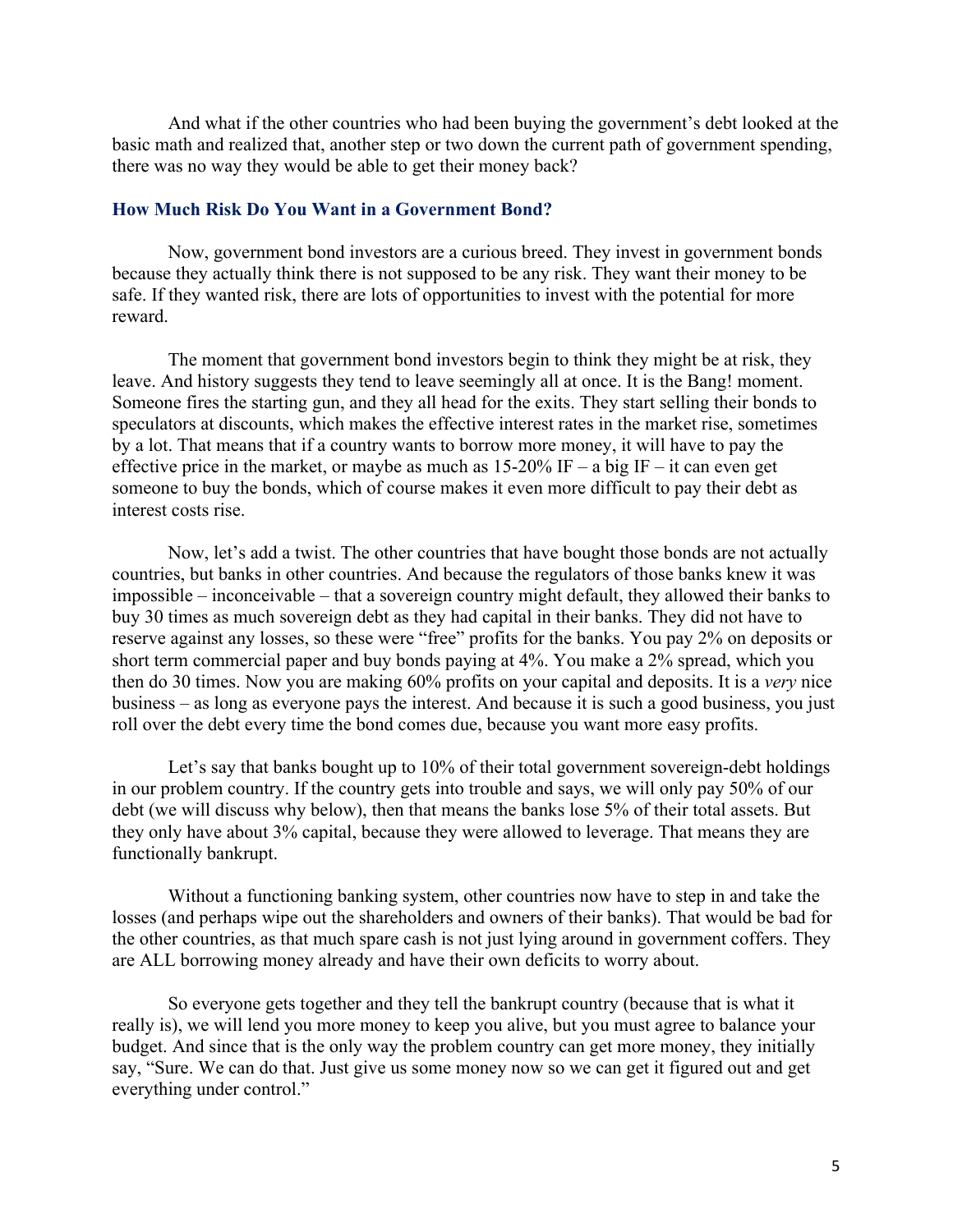In the world of government, living within your means is called austerity. And it's an uphill slog. Let's say your deficit started out at 15% of GDP (somewhat like Greece's). If you agree to cut that deficit by 4% a year for four years running, if everything stays the same, you could be back in balance. But the other counties would have to agree to lend you the difference between what you budgeted to spend and what you took in as tax revenues. Just to keep things going. Otherwise you'd have to default on your debt. If the countries simply have to guarantee the loans and not actually spend the money, it is a lot easier than having to find real money to save their banks, so they agree.

But the cuts you have to make are not as easy as everyone hoped. It seems that employees don't like having their pay cut, and unions don't want pensions cut, and retirees certainly expect the government to fulfill its promises; and don't even get started on cutting healthcare, which is a God-given right.

So you raise taxes and cut spending by about 4% the first year. But a funny thing happens. That reduces the private economy by about 4%, so the base on which taxes are collected is reduced, which means less revenue is raised, which means that the deficit is much worse than projected. And then the following year you have to make another 4% in cuts, plus the last shortfall, just to make your plan and get to the agreed-upon deficit, in order to get more loan money. It becomes a very vicious circle.

And let's look at the endgame. That debt-to-GDP ratio will rise to at least 150%, while the economy is actually shrinking. If interest rates settle to a mere 7% (hardly likely), it means the people of the country are going to have to pay over 10% of their total production to foreign banks each and every year for decades, never mind paying down the principle.

Let's throw in one more twist. The country has been buying about 10% of GDP more from other countries than it sells to them. That is because the relative wages in the problem country are about 30% higher than in the "good" countries. The good countries get the money from what they sell and have a nice surplus. The problem country soon runs through its savings, trying to buy the goods and service it wants; and the private sector, as well as the government, must cut back.

What happens is that you are locking in what feels like a depression initially, and then you have a slow- or no-growth economy for many years, as so much of your work goes just to pay back that debt to the banks of other countries.

Understand, your government has freely obligated itself to pay that debt. But it means that its citizens in effect become debt slaves for a generation or two to foreign banks. Not a very popular platform for a politician to run on for re-election.

Long-time readers know I think the neo-Keynesians do not have a proper view of the world. They live in a theoretical world divorced from what really happens. But in this respect they are deadly right. Austerity on the scale needed by many countries will only reduce potential GDP. The Keynesian prescription is to therefore run deficits and borrow money until you get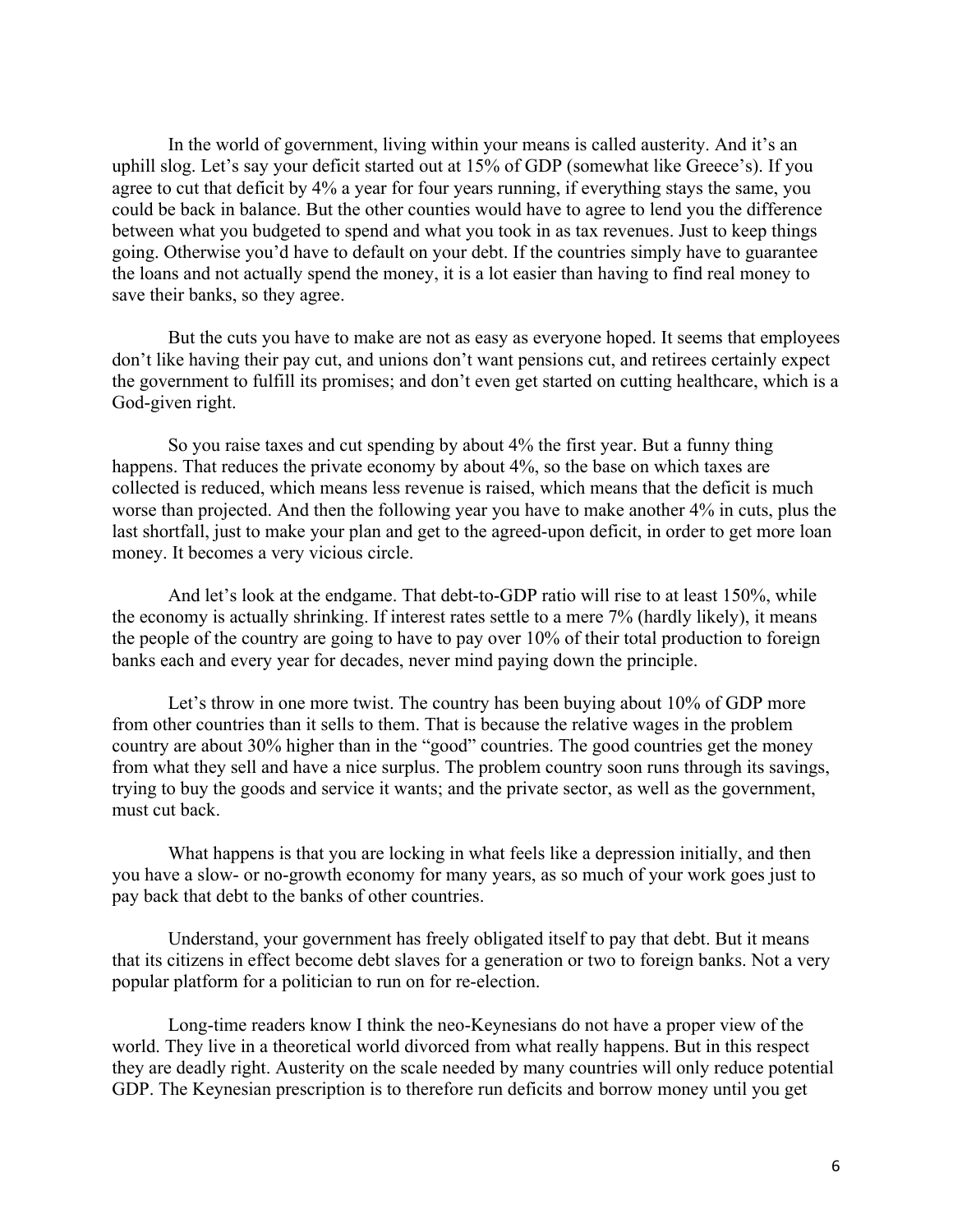growth again; but when you have already exhausted your ability to borrow money, it just doesn't work.

More debt makes if far more difficult to grow your way out of the problem. If you are already drunk, you can't get sober by drinking more whiskey. If Greece cuts its deficit by 15% of GDP, the reality is that GDP over time will be reduced by about 20%, and the debt will grow, both in real terms and as a percentage of GDP. A 20% decline in GDP is by any standard a depression and makes it even harder to grow, as so much of what you do make has to go to basic expenses and not productive capital. And if you have the burden of massive debt it becomes damn near impossible.

That is why individuals can file for personal bankruptcy. We no longer force people into slavery or debtor's prison to pay their debts, at least in most places.

So our problem country goes to its lenders and says, "We think you should share our pain. We are only going to pay you back 50% of what we owe you, and you must let us pay a 4% interest rate and pay you over a longer period. We think we can do that. Oh, and give us some more money in the meantime. And if you refuse, we won't pay you anything and you will all have a banking crisis. Thanks for everything."

The difficult is that if our problem country A gets to cut its debt by 50%, what about problem countries B, C, and D? Do they get the same deal? Why would voters in one country expect any less, if you agree to such terms for the first country?

So now let's return to the real world of Europe. Greece cannot pay its debt without a major depression. So its wants to pay only 50%, but it doesn't even want to guarantee that in any meaningful way; so bondholders scream, "We get nothing in return for agreeing to take a 50% haircut?!" Which is today's headline.

Greece cannot print its own money, so unless it leaves the Eurozone, it's stuck. They can default on their debt, but that means they are shut out of the bond market for some period of time. That would force them to make the spending cuts they are now resisting, as they would simply not have enough money to pay their bills. Even with a 100% haircut they're looking at a shorter but very real depression. And because no one will sell them products they need, like energy and food and medicine, unless they can sell or trade something in return (that trade-deficit problem), they will be forced to change their lifestyles. Wages must drop or productivity rise to be competitive with northern Europe. And that differential is about 30%. I am not certain, as I have not been to Greece in a long time, but my bet is, you won't find many Greeks who think they are overpaid by 30%.

But that is what the market is going to say. And that is the third problem, which Europe is not addressing. Germany and the northern tier are simply more productive than the Southern periphery. (With the possible exception of Northern Italy, but Italy all gets lumped together, which is why many Northern Italians want to be their own country and not have to pay taxes that go to Southern Italy. I am not taking sides, just observing what we read in the papers.) Until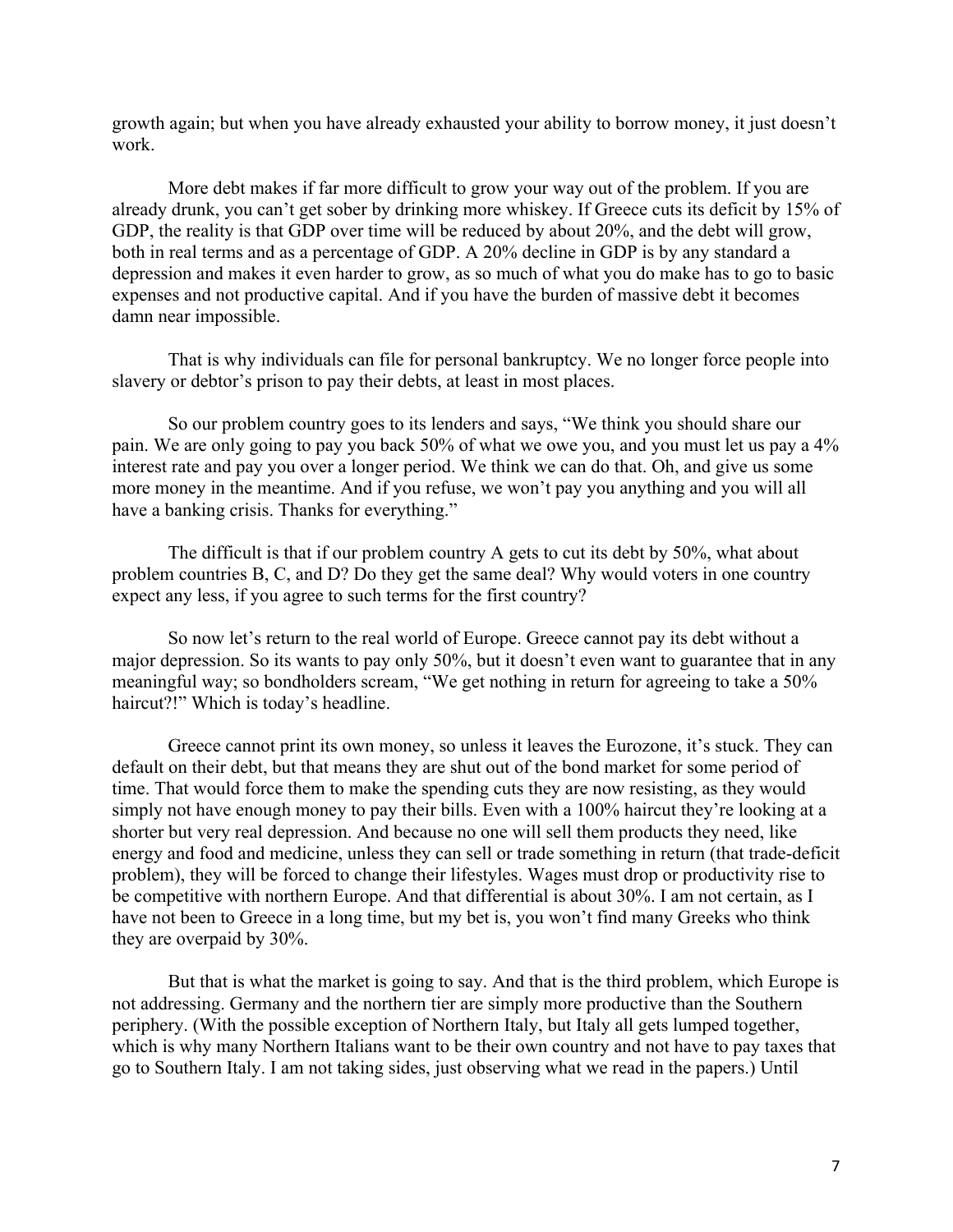Germany consumes more from the peripheral countries or the peripheral countries become more productive, the imbalance will not allow a positive solution.

Prior to the euro, the imbalances would be handled by currency exchange rates. The value of the drachma would go down relative to the value of the deutschmark. Things would balance over time. Now, all of the eurozone countries are effectively on a gold standard, with the euro standing in for gold this time. Britain, the US, and Japan print their own currencies. Their currencies can rise or fall over long periods of time, based on national accounts and the desires of foreigners to buy goods or invest in their countries.

Greece and the other peripheral countries face a difficult choice. Do we stay in the euro and pay as much as we can, and watch our economy drop; pay nothing and watch our economy drop (as we get shut out of the bond market); or leave the euro and go back to our own currency and watch our economy drop?

They have no choices that allow them to grow and prosper without first suffering (for perhaps a long time) some very real economic pain. As I have written in previous letters, leaving the eurozone has severe consequences; but the economic pain of leaving would go away sooner and allow for quicker adjustments, than if they stayed. However, the initial pain would be worse than the slow pain they'd suffer by staying in the euro. Their choice is, simply, which pain do they want – or maybe, which pain do they think they want? Because whatever they choose, they are not going to like it.

And just as I was finishing this section, this note came from Naked Capitalism:

"The three Troika inspectors—Poul Thomsen from the IMF, Mathias Morse from the EU, and Klaus Mazouch from the ECB—are supposed to head to Greece next week to inspect its books; the budget deficit is once again higher than the revised limit that Greece had vowed to abide by. And they're supposed to negotiate additional 'structural reforms.' But there probably won't be three inspectors, according to senior IMF sources. Missing: Poul Thomsen. The IMF has had enough.

"Already, according to more leaks, IMF Managing Director Christine Lagarde had warned German Chancellor Angela Merkel and French President Nicolas Sarkozy that the fiscal and economic situation in Greece had deteriorated. Hence, the 'voluntary' haircut on Greek bonds held by private sector investors should be increased to more than 50% to maintain the goal of bringing Greece's debt load down to 120% of GDP. And the second €130 billion bailout package, agreed upon on October 26, should be enlarged by 'tens of billions of euros.'

"The German reaction was immediate. 'There has to be a line somewhere,' said Michael Fuchs, deputy leader of Merkel's party, the CDU. 'This cannot be a bottomless barrel.' Even if Merkel were amenable to committing more taxpayer money to bail out Greece, she'd face a wall of opposition in her own party. And he wasn't brimming with optimism: 'I don't think that Greece, in its current condition, can be saved,' he said."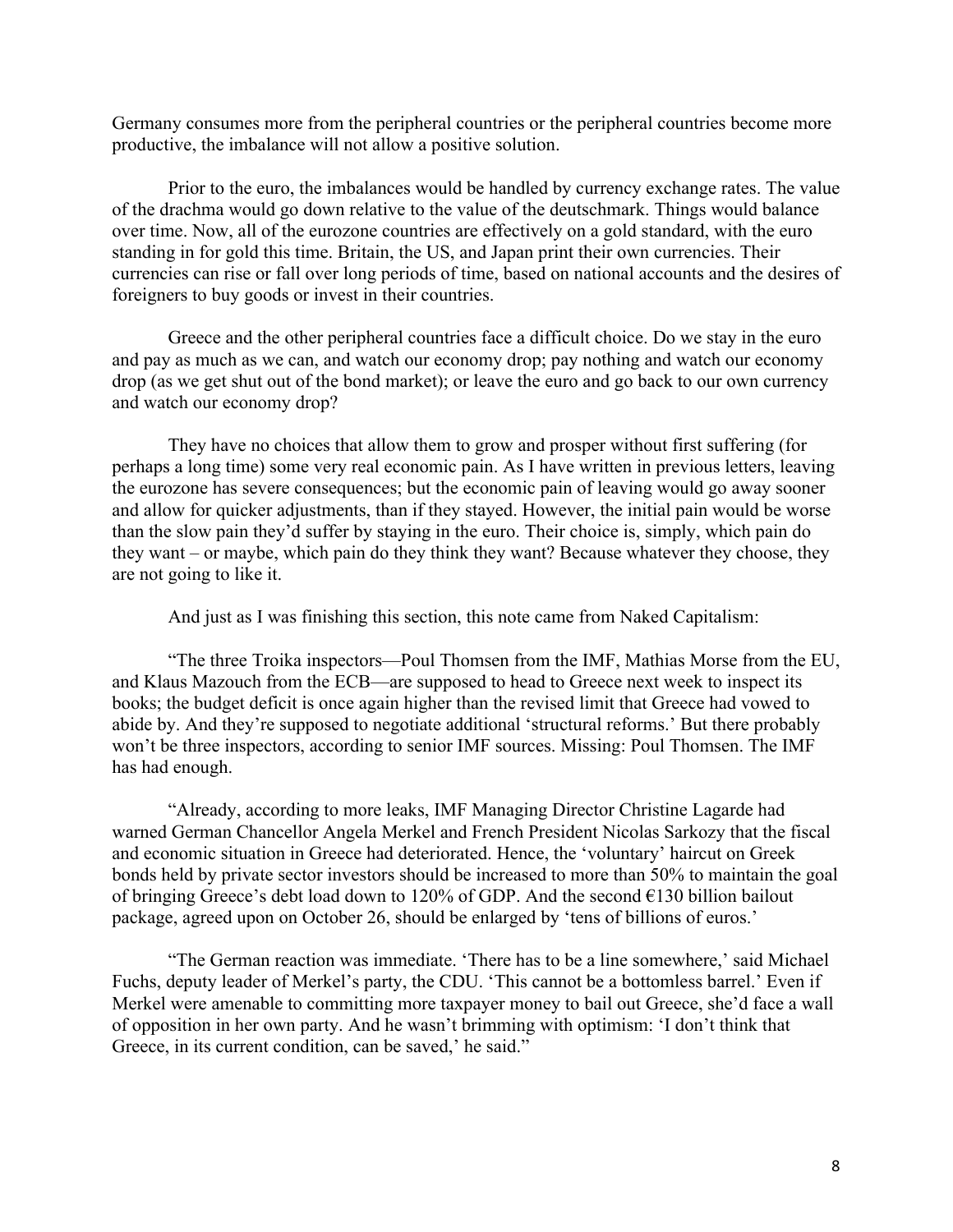The article goes on with a description of the chaos in Greece. It is worse than I have described. Really. And so terribly sad.

# **Do You Have a Spare €1.5 Trillion?**

Before I hit the send button this week, let's look at a few charts that can help us judge the current scope of the problem. These are from the very astute Bill Hester of the Hussman Funds. He wrote a very solid piece entitled "Five Global Risks to Monitor," at http://hussmanfunds.com/rsi/fiveglobalrisks2012.htm. It is very good, if sobering, reading.

This first chart shows how much bank debt is maturing in Europe over time. You have to add in how much new debt must be sold, as they will need to raise capital to balance the sovereign debt losses. Do you have a spare  $\epsilon$ 1.5 trillion? Yes, some of that is rollover debt, but banks are trying to reduce their exposure to each other and may not want to roll over that debt, unless they can turn around and get capital from the European Central Bank to buy it, which is a back door to debt monetization.



The next chart shows how much debt must be rolled over by governments in the coming year. Notice how much Italy must raise in the first three months!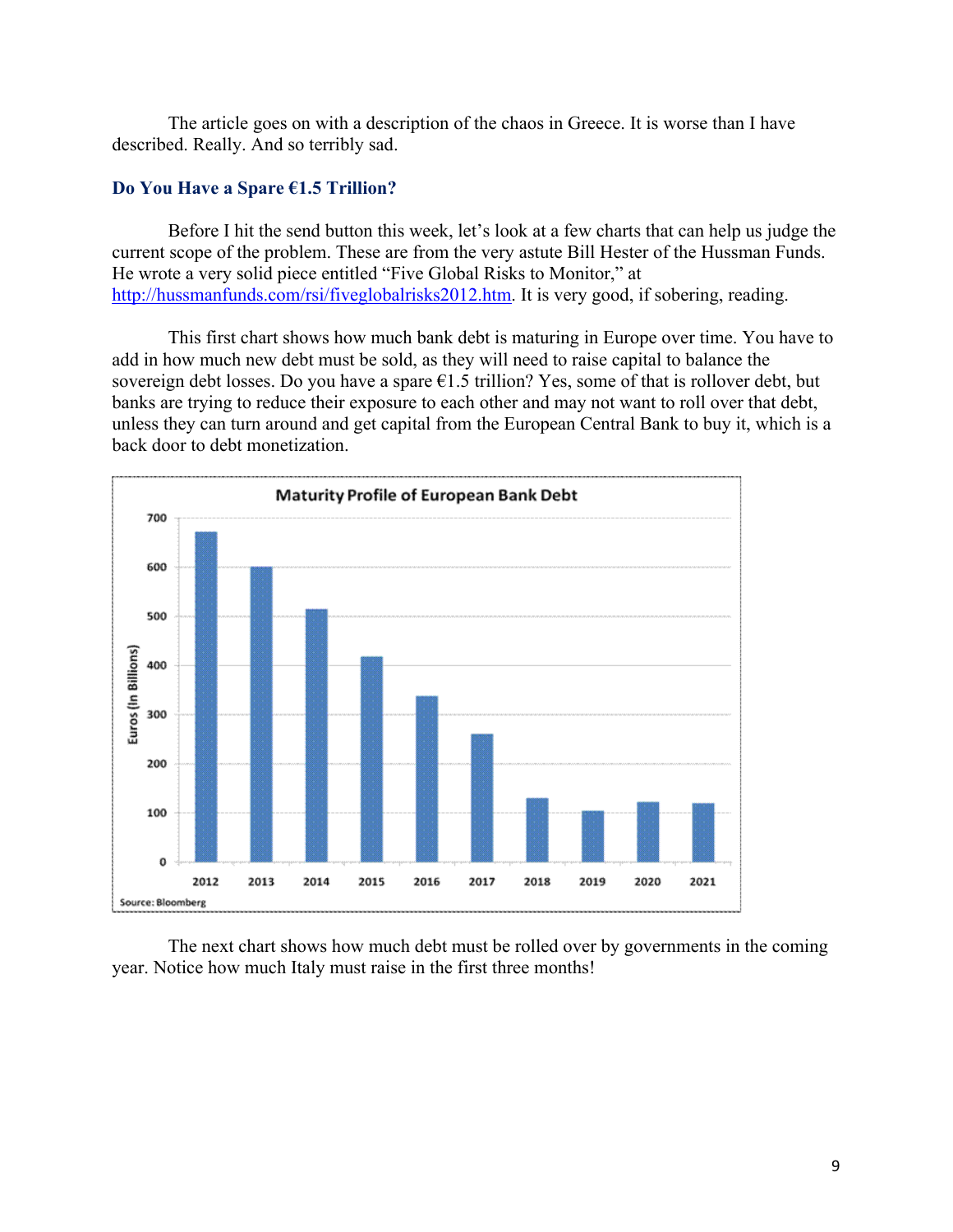

And one last chart from Hester. This is the rise in the cost of new debt as older, cheaper debt comes due. My simple example is not at all extreme.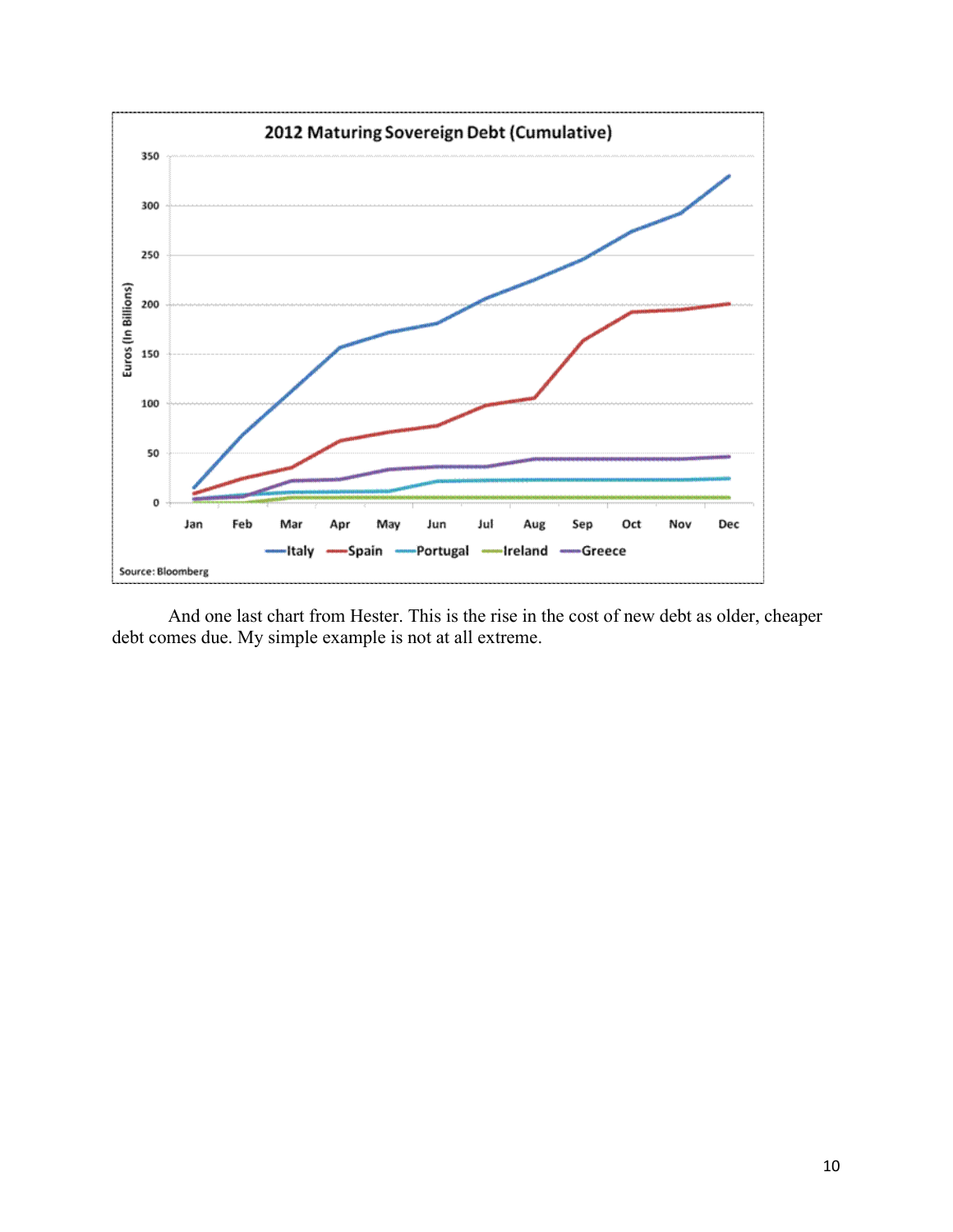

Next week we will look further into Europe. As a preview, I do think this is the year they will be forced to the very hard decisions. We will examine what a fiscal union would look like and how likely it is to happen, and what the prospects are for a break-up of the eurozone, and compare several scenarios for what Europe may look like in five years.

## **Singapore, Cape Town, and Thoughts on Hong Kong**

I am finishing this letter on a Saturday night in Hong Kong, after spending the day speaking at a conference sponsored by the *Hong Kong Economic Journal,* which will celebrate its  $40<sup>th</sup>$  birthday next year. It is the #1 Chinese language economics paper, and I am honored that they would translate my letters each week into Chinese and take a full page of their paper to publish them. They note that I write their longest column by far!

Last summer I met with the head of research of the *Journal,* Lewis Chong, over pizza in the little village of Trequanda in Tuscany, Italy, where we struck up a friendship and decided to work together. It now looks like a very good decision, at least on my part. They have actually made quite an effort to promote our new relationship, and I was surprised to see fairly large pictures of me in their paper and as I stepped out of baggage claim at the airport. Go figure. And when you get out of a taxi on a random street in Hong Kong and someone comes up and asks if you are John, then the world has changed.

Last night Louis Gave took me on a tour in his old-style Hong Kong junk, a rather large boat that is made to tour the islands. He took me on a harbor cruise at sunset, and as the sun